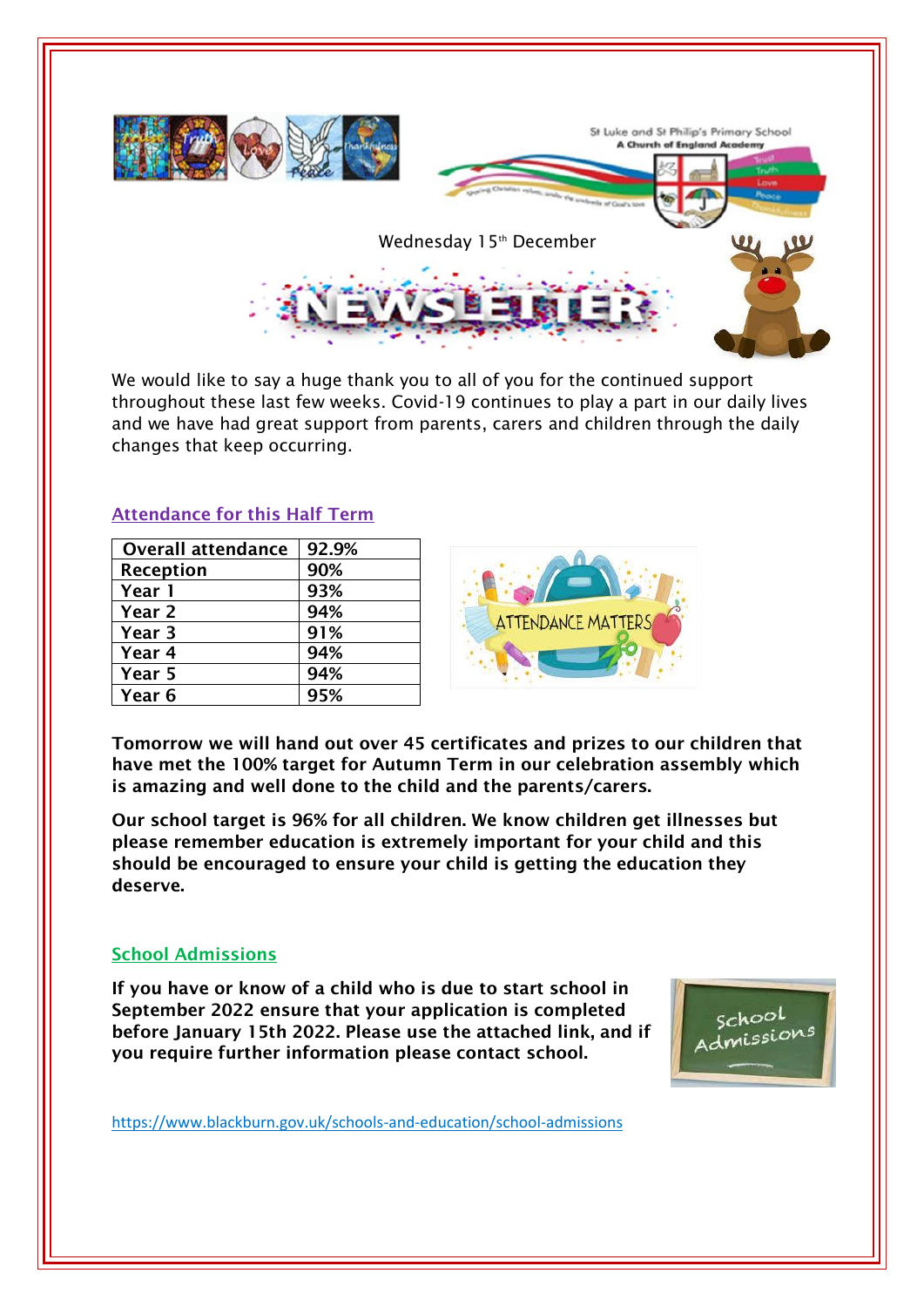# **After School Clubs :**

**These will start back from Tuesday 4th January, please check Class Dojo for any updates, if we have to stay in bubbles.** 



| Day       | Club                  | <b>Years</b>           | Cost           |
|-----------|-----------------------|------------------------|----------------|
| Tuesday   | Multi Skills          | & 2                    | £2 per session |
| Wednesday | Library               | $3, 4, 5, 6 + parents$ | Free           |
| Wednesday | Dodgeball             | 3, 4, 5, 6             | £2 per session |
| Thursday  | <b>Invasion Games</b> | .& 2                   | £2 per session |
| Friday    | Jag Tag               | 3, 4, 5, 6             | £2 per session |

**Clubs will take place from 3:30pm-4:30pm.**

## **Pupil Voice:**

A Christmas message from our Head boy and Head girl:

Jean Parents and Carers, On behalf of all the staff and governors, We would like to wish you all a Merry Christmas and a Happy New Year. wishes Head Boy and Head Girl.

# **Christmas Performances**

Our Christmas performances will be available to watch on Friday 17<sup>th</sup> December. Please see Class Dojo and Facebook where our video link will be attached.

# **Our Christmas Fun**

We have had a lovely time celebrating Christmas in school this December. Take a look at some of our photos.